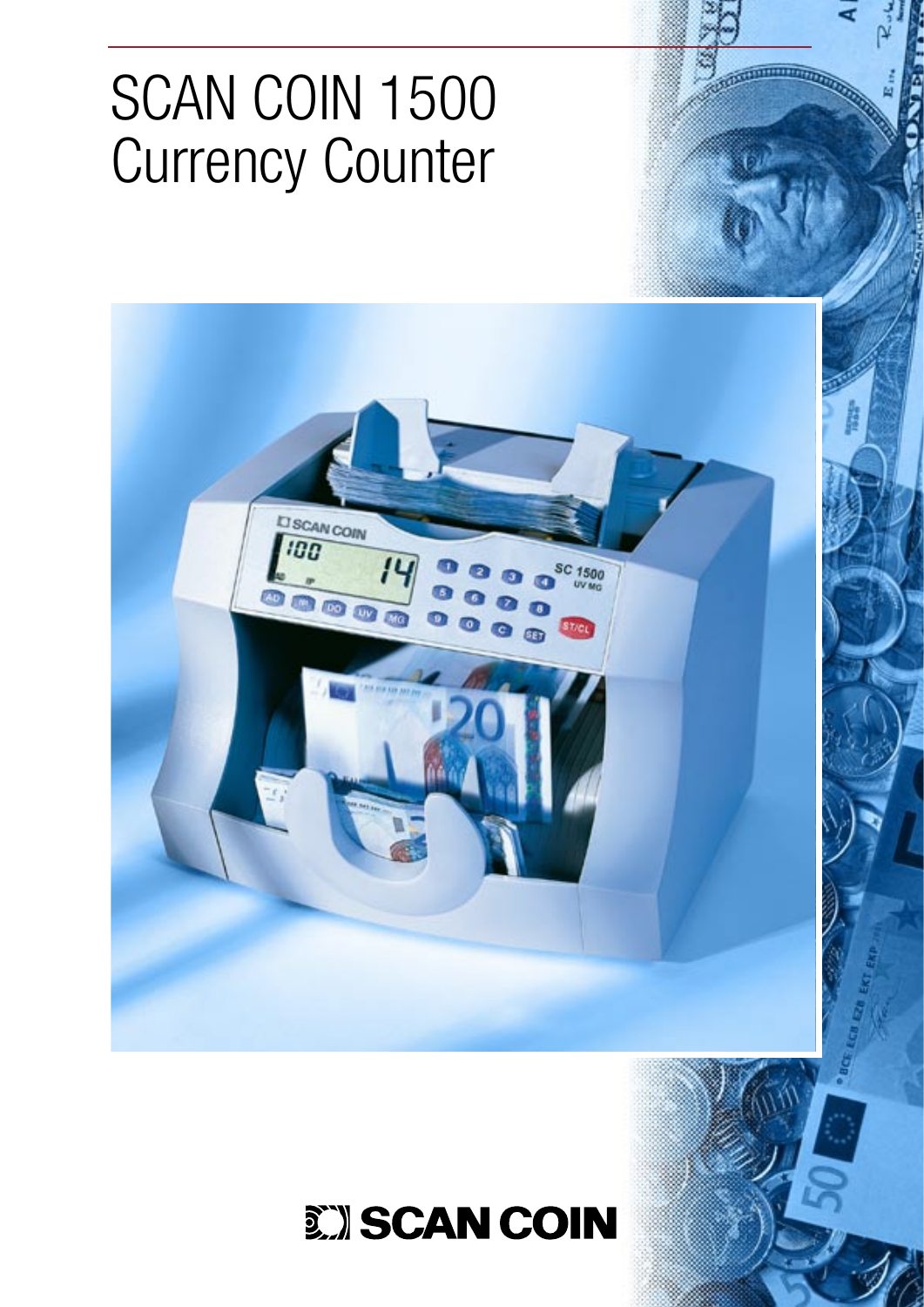## **Uniquely versatile**

With the SC 1500, you have versatility at your fingertips. The SC 1500 range provides unique freedom of choice for detection functions in this class of machine. High performance and superior accuracy on a throughput of up to 1,500 banknotes per minute is now available with an unrivalled range of highly sophisticated detection options in a compact, portable, desktop machine.

## **Customise against counterfeiting**

Banknote counterfeiting techniques are becoming more sophisticated and widespread, especially in the wake of the euro launch. Effective counterfeit detection is more important than ever. Counterfeit detection needs vary widely,

depending on the particular currencies and notes processed. That's why the SC 1500 concept is highly versatile – to allow you to customise against counterfeits. SCAN COIN offers the widest range of options for identifying counterfeits, allowing you to select a model with exactly the detection features you need.

### **High throughput with flexibility**

The SC 1500 offers high throughput of up to 1,500 notes per minute. Counting speed can be easily modified via the front panel to one of nine rates from 500 to 1,500 notes per minute. Standard functions include continuous counting as well as variable batching of any quantity between 1-999 notes. The machine restarts automatically after each completed batch to maintain high throughput.

*The new SC 1500 series of currency counters offers the versatility and advanced features necessary to meet today's demands for sophisticated counterfeit detection and flexible, cost-effective banknote counting.* 

## *The great variety of features and SC 1500 models provides unique freedom of choice for superior counterfeit detection and flexible banknote counting.*

- $\blacksquare$  The widest range of detection options  $-$  it's easy to select the model that combines the detection features to perfectly match your needs.
- The best value for money you have access to advanced features normally only found on larger, more expensive machines.
- Superior performance high throughput with first-rate accuracy means highly cost-effective counting.
- User-friendly technology you can use anywhere – easy to operate, easy to relocate, this compact, portable unit has its own built-in carrying handle.

**DD and IP.** All models are equipped with size detection (DD) and automatic selection of paper (IP) for optimal performance.

 $\left( \cdot\right)$ 

**Ultraviolet counterfeit detection (UV).** The advanced ultraviolet detection system spots paper quality deviations in counterfeits. UV detection sensitivity can be adjusted in 3 steps by the operator.

**THE CONTRACTOR** 

**Magnetic ink detection (MG).** Wide, dual MG heads provide an exceptionally large active detection area of 22 mm. MG heads are fitted for use with dollars and euro.

> **Infrared detecton (IR).** The multiple channel infrared detection system employs eight IR detectors to compare average density of a note in the IR spectra against reference data.

**Additional size detection (3D).** Size detection for note height is standard. As a further safeguard, the 3D option offers detection in all dimensions, covering height, thickness and length.

**Metal thread detection (MT).** This feature allows detection of magnetic security threads, such as those used in euro notes, over a 60 mm wide detection field.

**200 EURO** 

# The most versatile desktop defence against counterfeits



*detect the presence of magnetic ink, a common security feature among* 

*today's banknotes.*

## **User benefits in brief**

#### **Select your optimum detection features**

Which detection functions are essential for your currency handling operation?

 Identify the optimum combination of functions and you can select the machine that is tailored perfectly to your banknote counting and counterfeit detection needs.

 If, for example, you require a machine with ultraviolet, magnetic ink and infra red detection, you can select the SC 1500 UV/MG/ IR model. The functions are easily selected by using dedicated keys on the front panel.

## **Superior accuracy and performance**

The SC 1500 offers accuracy-enhancing standard features such as fully automatic detection of both double banknotes and chain-fed notes. And in IP (Intelligent Processing) mode, the machine automatically detects note's characteristics and automatically adapts the system to them in order to optimise performance.

## Create your own model with different SC 1500 features!